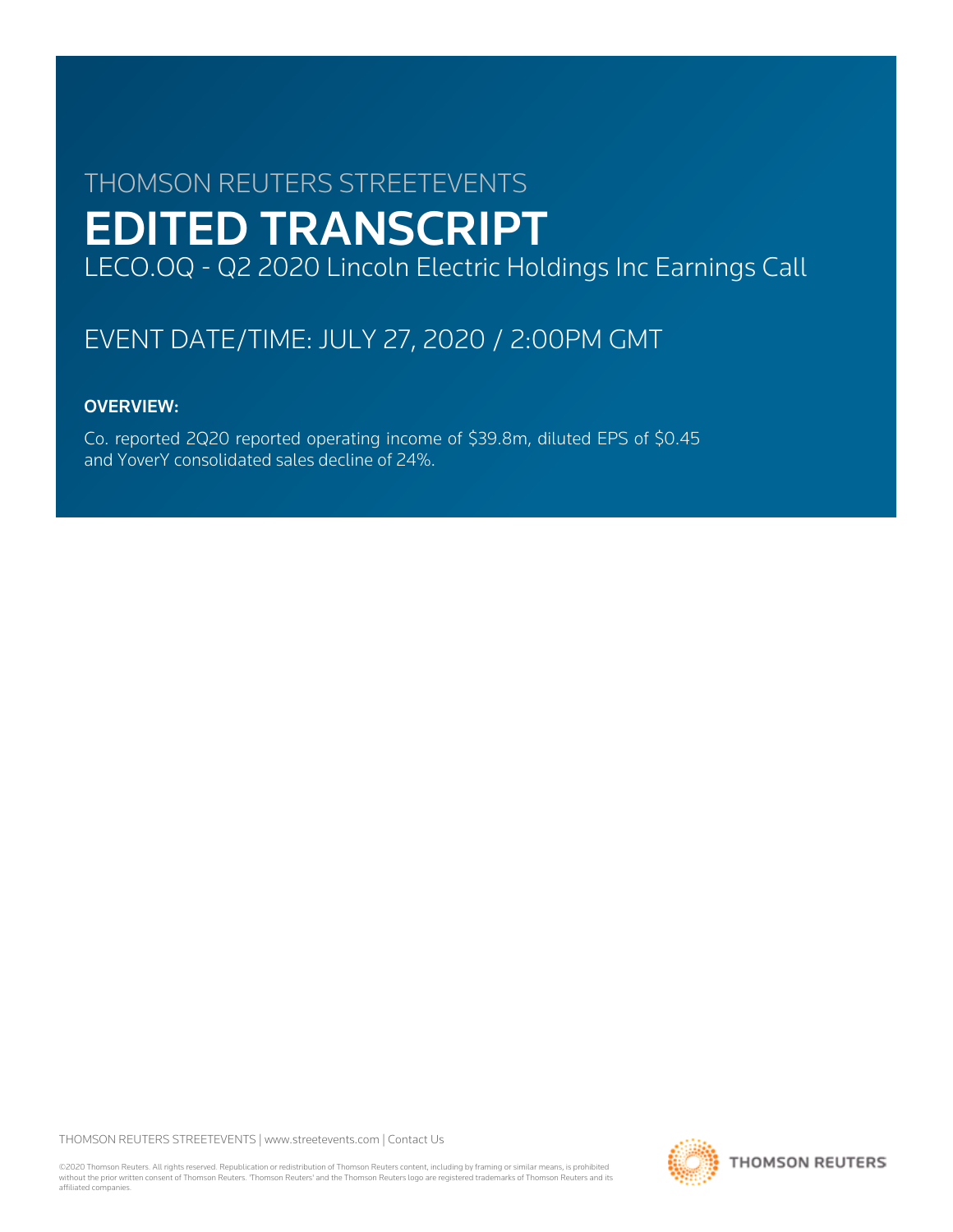#### **CORPORATE PARTICIPANTS**

**[Amanda H. Butler](#page-1-0)** Lincoln Electric Holdings, Inc. - VP of IR & Communications **[Christopher L. Mapes](#page-2-0)** Lincoln Electric Holdings, Inc. - Chairman, President & CEO **[Gabriel Bruno](#page-3-0)** Lincoln Electric Holdings, Inc. - Executive VP, CFO & Treasurer

### **CONFERENCE CALL PARTICIPANTS**

**[Christopher M. Dankert](#page-10-0)** Longbow Research LLC - Research Analyst **[Dillon Gerard Cumming](#page-10-1)** Morgan Stanley, Research Division - Research Associate **[Joseph John O'Dea](#page-4-0)** Vertical Research Partners, LLC - Partner **[Mircea Dobre](#page-7-0)** Robert W. Baird & Co. Incorporated, Research Division - Associate Director of Research and Senior Research Analyst **[Nathan Hardie Jones](#page-6-0)** Stifel, Nicolaus & Company, Incorporated, Research Division - Analyst **[Robert Stephen Barger](#page-11-0)** KeyBanc Capital Markets Inc., Research Division - MD and Equity Research Analyst **[Walter Scott Liptak](#page-8-0)** Seaport Global Securities LLC, Research Division - MD & Senior Industrials Analyst

#### **PRESENTATION**

#### **Operator**

<span id="page-1-0"></span>Greetings, and welcome to the Lincoln Electric 2020 Second Quarter Financial Results Conference Call. (Operator Instructions) This call is being recorded. It is my pleasure to introduce your host, Amanda Butler, Vice President of Investor Relations and Communications. Thank you. You may begin.

#### **Amanda H. Butler** - Lincoln Electric Holdings, Inc. - VP of IR & Communications

Thank you, Catherine, and good morning, everyone. Welcome to Lincoln Electric's 2020 Second Quarter Conference Call. We released our financial results earlier today, and you can find our release as an attachment to this call's slide presentation as well as on the Lincoln Electric website at lincolnelectric.com in the Investor Relations section.

Joining me on the call today is Chris Mapes, Lincoln's Chairman, President and Chief Executive Officer; as well as Gabe Bruno, our Chief Financial Officer. Chris will begin the discussion with an overview of our second quarter results and our cost reduction initiatives, and Gabe will cover our second quarter financial performance in more detail. Following our prepared remarks, we're happy to take your questions.

Before we start our discussion, please note that certain statements made during this call may be forward-looking, and actual results may differ materially from our expectations due to a number of risk factors. A discussion of some of the risks and uncertainties that may affect our results are provided in our press release and in our SEC filings on forms 10-K and 10-Q.

In addition, we discuss financial measures that do not conform to U.S. GAAP. A reconciliation of non-GAAP measures to the most comparable GAAP measure is found in the financial tables in our earnings release, which again is available in the Investor Relations section of our website at lincolnelectric.com. And with that, I'll turn the call over to Chris Mapes.

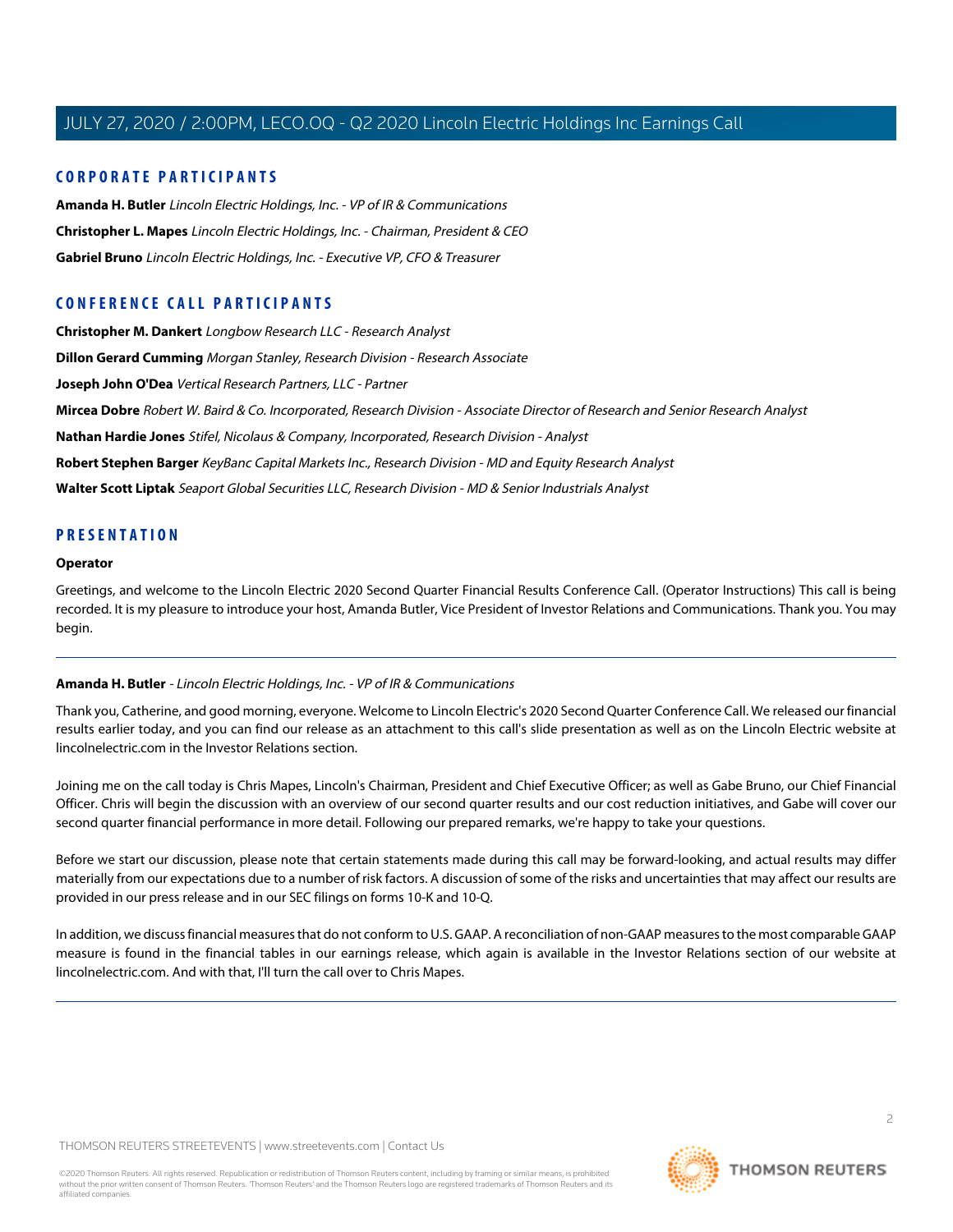#### <span id="page-2-0"></span>**Christopher L. Mapes** - Lincoln Electric Holdings, Inc. - Chairman, President & CEO

Thank you, Amanda. Good morning, everyone. As you saw in our earnings release issued earlier today, we continued to successfully operate as an essential infrastructure sector business due to the dedication of all of our global employees. So first and foremost, thank you for your perseverance and commitment to operating safely.

Our regional teams are now highly adept at operating productively with heightened safety protocols, and our customers are engaged with us on product webinars, are experiencing high service levels and are seeing continued innovation with the launch of 6 new products in the quarter. We're also focused on long-term initiatives that advance our 2025 higher standard strategy goals.

Our higher inventory build and new product investments will allow us to capitalize on the next growth cycle. Our work on enterprise initiatives that leverage shared services and further standardized processes and systems will also generate long-term value and differentiation in our business.

Moving to Slide 4, and an overview of our second quarter financial results. We successfully navigated what we believe was the economic trough of COVID-19. Despite second quarter organic sales declines of 24.8%, we achieved solid profitability, strong returns and cash generation. Our focused execution of cost reduction initiatives generated \$27 million in savings, which exceeded our plan and contributed to an adjusted operating profit margin of 10.7% and a 23% decremental margin.

Adjusted earnings per share decreased 37.5% to \$0.80, and returns on invested capital remained solid at 18.6%. Cash flow generation improved sequentially to \$104 million in the second quarter with 189% free cash flow conversion.

We returned approximately \$29 million to shareholders through our 4% higher dividend payout rate and continued to invest in internal capital programs focused on growth and operational efficiency. We continue to maintain a strong balance sheet and increased available liquidity by reducing short-term debt. Our capital allocation strategy positions us well to successfully navigate the conditions ahead and generate value for all of our stakeholders.

Moving to Slide 5. We experienced broad regional end market decline as industrial activity slowed due to customer shutdowns and project deferrals. Demand troughed in April and improved sequentially in May and June across all segments as activity resumed.

In Asia-Pacific and in our Harris Products Group segment, June organic sales were positive. By end sector, automotive and heavy industries remain the most challenged, while general fabrication and energy compressed at low-teens percent, and infrastructure construction was relatively steady versus prior year.

Looking at product demand trends, our consumables and standard equipment systems compressed at a comparable rate to our consolidated organic sales results. Given commercial success of new solutions, our equipment sales have been more resilient than in prior downturns. Our automation solutions remain challenged at a mid-teens rate.

July month-to-date orders have continued to improve at a slower rate and are trending down high-teens to low 20%. The Harris segment's July order rates have remained relatively steady with the prior year. While early in the quarter, we remained cautious due to differing regional recovery rates and risks of secondary shutdowns.

Turning to Slide 6. Our team did an outstanding job curtailing costs in the second quarter. We achieved \$27 million in savings, which substantially exceeded our plan and was largely driven by an outperformance of temporary cost savings such as lower discretionary spending and reduced work hours. Given ongoing macro uncertainties and limited visibility due to COVID-19, we are maintaining diligent cost control measures.

We have increased our 2020 cost savings targets due to the accelerated pace of temporary cost savings year-to-date and an increase in permanent cost savings in Americas welding. We now expect to recognize \$55 million to \$65 million of savings in 2020. This range compares with our first quarter estimate of \$40 million to \$45 million. Approximately 35% of the consolidated benefits will be permanent. We expect to exit 2020 at \$8 million to \$9 million in permanent cost savings in the fourth quarter. We anticipate temporary cost savings to moderate in the third quarter as markets slowly recover and our organization resumes some spending to support growth.

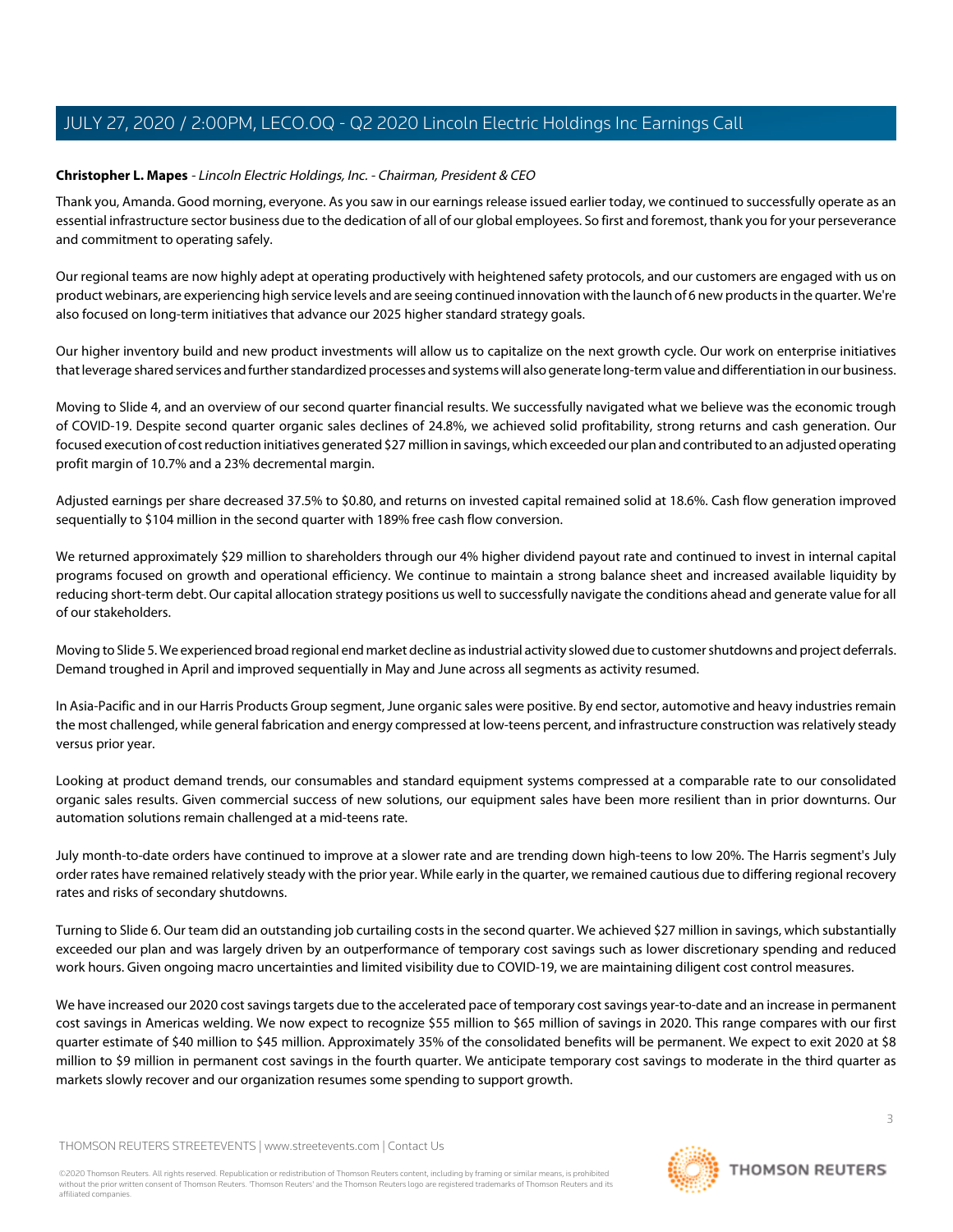Looking ahead, I'm confident that our organization will continue to operate safely, prioritize our customers' needs and maximize cost savings to align the business to demand. Our disciplined execution of our higher standard 2025 strategy and prudent uses of cash will deliver superior results for our stakeholders long term.

<span id="page-3-0"></span>And now I'll turn the call over to Gabe to review second quarter financials in more detail.

#### **Gabriel Bruno** - Lincoln Electric Holdings, Inc. - Executive VP, CFO & Treasurer

Thank you, Chris. Moving to Slide 7. Our consolidated second quarter sales declined 24% as a 2% benefit from acquisitions was offset by 24.5% lower volumes, 30 basis points of lower price and a 1.1% unfavorable impact from foreign exchange.

Our gross profit margin decreased 260 basis points to 32.1% as benefits from cost reduction actions and price management were offset by the unfavorable impact of lower volumes. Our SG&A expense declined 22.7% or \$37 million, reflecting savings from our cost reduction actions and \$13 million in lower incentive compensation. SG&A as a percent of sales increased 40 basis points to 21.4%. We expect a decline in year-over-year incentive compensation will narrow in the second half of 2020. Reported operating income decreased 62.2% to \$39.8 million or 6.7% of sales. Operating income results included \$23.2 million of rationalization and asset impairment charges.

Substantially, all of these charges were noncash charges in Americas Welding and include a \$3.3 million pension settlement charge also in the Americas segment. Excluding special items, adjusted operating income declined 40.5% to \$63 million or 10.7% of sales, a 290 basis point decline versus the prior year.

Adjusted operating income benefited from \$27 million in cost savings, lower wage and incentive compensation expenses. Our decremental adjusted operating income margin was 23% in the quarter.

Our second quarter effective tax rate was 19.8% compared with 17.4% in the prior year period. Excluding special item charges, our second quarter tax rate was 20.3% due to the mix of earnings and discrete items. This compares with 22% in the prior year period. We expect our full year 2020 effective tax rate to be in the low to mid-20% range, subject to the mix of earnings and anticipated extent of discrete tax items. Second quarter diluted earnings per share decreased 66.9% to \$0.45 compared with \$1.36 in the prior year. Excluding \$0.35 of EPS from special items, adjusted diluted earnings per share decreased 37.5% to \$0.80.

Now moving to the geographical segments on Slide 8. Americas Welding segment second quarter adjusted EBIT dollars declined 45% to \$46.7 million. The adjusted EBIT margin declined 370 basis points to 12.9% as benefits from cost reduction activities, lower discretionary spending and lower incentive compensation expense were offset by the impact of lower volumes.

Looking at the top line, Americas Welding reported a 29.5% decline in organic sales, primarily from comparable declines in consumables and in our standard equipment offering. Automation remained challenged from lower capital spending in automotive and heavy industries. The segment's 30 basis point decline in price primarily reflects the impact of the removal of U.S. tariff surcharges, which anniversaried in late Q2.

Moving to Slide 9. The International Welding segment's adjusted EBIT decreased 36.2% to \$9.7 million, and the adjusted EBIT margin declined 170 basis points to 5.3%. Benefits from cost reduction activities, lower discretionary spending and a net \$2.5 million benefit from public paid leave programs helped mitigate the impact of lower volumes organic sales decreased 21.5%, primarily from lower volumes in Europe and to a lesser extent in Asia-Pacific. We achieved an increase in organic sales in China following a strong second quarter rebound.

Moving to the Harris Products Group on Slide 10. Second quarter adjusted EBIT decreased 13.2% to \$11.7 million. Adjusted EBIT margin decreased 70 basis points to 14.3% versus a record 15% in the prior year period. Cost reduction actions and operational efficiencies drove solid margin performance. Harris reported a 7.8% decline in volumes as growth in the retail channel was offset by industrial sector weakness.

Moving to Slide 11. We generated \$104 million in cash flows from operations in a 189% cash conversion ratio from higher free cash flow versus the prior year. Working capital increased on higher inventory levels as we have strategically been building inventory to support the recovery. We expect

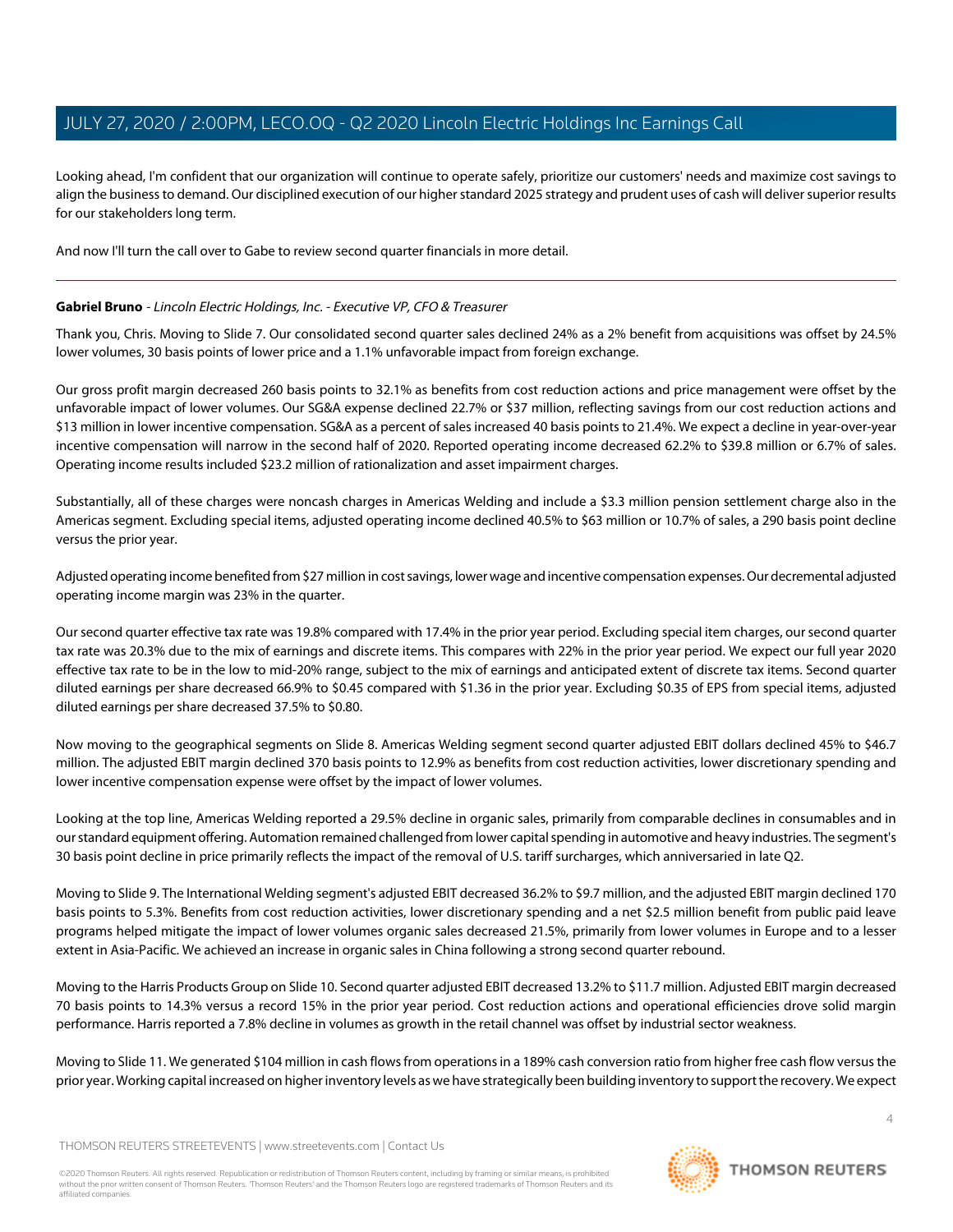our working capital ratio to improve sequentially in the second half of the year. We strengthened our liquidity position and maintained a strong balance sheet profile in the second quarter.

As highlighted on Slide 12, we have an investment-grade profile balance sheet with no near-term debt maturities. We reduced our short-term debt by \$83 million in the quarter, increasing liquidity to \$545 million. Our strong cash flow generation and lower use of working capital in the second half of the year will deliver continued strong cash conversion performance.

Moving to Slide 13. We are prudently maintaining our capital allocation strategy. We deployed \$45 million in the quarter across internal investments and the return of cash to shareholders through our dividend program. We repurchased 3.2 million of shares at an average share price of \$70.25. We continue to estimate full year capital spending to be in the range of \$55 million to \$65 million as we prioritize growth and cost efficiency projects at this point of the cycle.

We're continuing to evaluate M&A opportunities and expect to resume share buyback activity once business conditions have further improved.

As we look ahead to the third quarter, while the shape of the recovery remains uncertain, we are confident in our commercial and operational initiatives and the strength of our business model. Continued strong cash flow generation, increased liquidity and conservative, disciplined management of the balance sheet enable us to continue to navigate this challenging environment, while delivering solid returns to our shareholders.

With that, I would like to turn the call over for questions.

#### **QUESTIONS AND ANSWERS**

#### **Operator**

<span id="page-4-0"></span>(Operator Instructions) And our first question comes from Joe O'Dea with Vertical Research.

#### **Joseph John O'Dea** - Vertical Research Partners, LLC - Partner

First, just a quick one on cadence. You previously talked about April that was down in the low 40s, May in the low 30s. Just what did June come in at?

#### **Gabriel Bruno** - Lincoln Electric Holdings, Inc. - Executive VP, CFO & Treasurer

Our volumes were down for the quarter at 24.5% for the quarter.

#### **Joseph John O'Dea** - Vertical Research Partners, LLC - Partner

Okay. But June would have been down, I don't know, 10 or 15.

#### **Gabriel Bruno** - Lincoln Electric Holdings, Inc. - Executive VP, CFO & Treasurer

It would track at lower 20s.

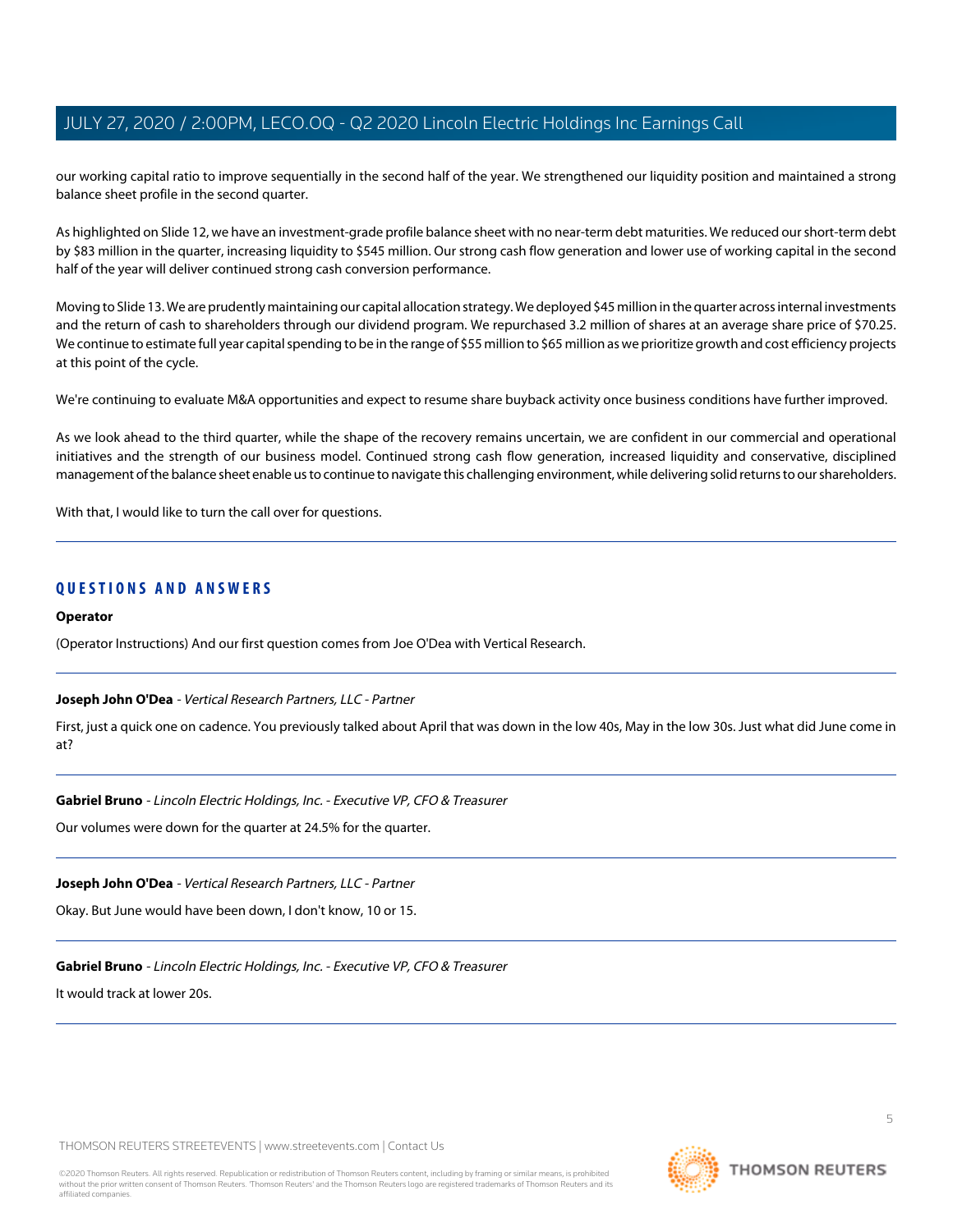#### **Christopher L. Mapes** - Lincoln Electric Holdings, Inc. - Chairman, President & CEO

Yes, Joe, we've seen a nice progression down from that trough in April that we believe is the trough of what we'll see from the pandemic and the recession that looks like it's coming from the pandemic. Obviously that rate has slowed as we're exiting June and moving into July, but we're still seeing improvements in that. And as we stated, some positive areas around the world, positive with the Harris business almost at prior year as well as China performing well.

And I would say our U.S. businesses, our Americas businesses are slightly behind that pacing that we're seeing in our International businesses, but we really look at that and view that as just the migration of the impact of COVID across that business. And again, it's also seeing a rate of improvement. I just think that we're going to continue to be challenged by seeing a gradual improvement as we're moving through the rest of this year and into 2021.

#### **Joseph John O'Dea** - Vertical Research Partners, LLC - Partner

Got it. And then can you expand on the cost savings a little bit? I think back towards the end of April, you were talking about second quarter cost savings that would approximate the \$7 million that you did in the first quarter and then instead, it comes in at \$27 million. So can you bridge that at all? And can you talk about how those savings evolved over the course of the quarter in terms of what you were able to identify actions you were able to take?

#### **Gabriel Bruno** - Lincoln Electric Holdings, Inc. - Executive VP, CFO & Treasurer

Yes, Joe. So if you think about in our communications back in April, you're right, we were at that range of \$40 million to \$45 million in total savings. And 45% of that was permanent, and that's what we were tracking. We're still in that same range. We talked about permanent savings at 35%, but it's in that \$20 million to \$22 million range. The key difference there, though, is a bit of shifting between what we expected on the international side with a little bit more of the delay and just working through the dynamics in our international regions versus the Americas, and you saw some of the actions we've taken in the second quarter on the Americas side. But the big change is really a temporary dynamic, and we did see progressively the impact of all the discretionary spending coming more quickly as we progressed the quarter. And so that's where we ended about \$27 million in total, of which \$22 million of that would be temporary.

Now going forward, we do expect temporary savings to decline. And I would expect temporary savings to decline in half, let's say, in Q3 and then half again in Q4. So that progression that we saw is going to be tempered as we progress throughout the year and our business reengages. I do see the permanent side to begin to increase in the third quarter and then as we exit the fourth quarter to have permanent structural savings in that \$8 million to \$9 million range per quarter as we exit the year.

#### **Joseph John O'Dea** - Vertical Research Partners, LLC - Partner

And last one is just the cost savings trajectory when we think forward. If you're going to kind of be close to \$40 million in temporary cost savings this year? Based on what you know today, how much of that persists into next year?

#### **Gabriel Bruno** - Lincoln Electric Holdings, Inc. - Executive VP, CFO & Treasurer

Well, I mean, our trajectory is that, at least we're hopeful that how the business engaged and how that response to volume level starts to temper as we end the year. And really, our focus, as we exit the year is on the permanent structural changes that we have introduced that will impact the fixed cost structure of our business on a go-forward basis. So we have the temporary savings trajectory coming to almost a breakeven by the end of the year.

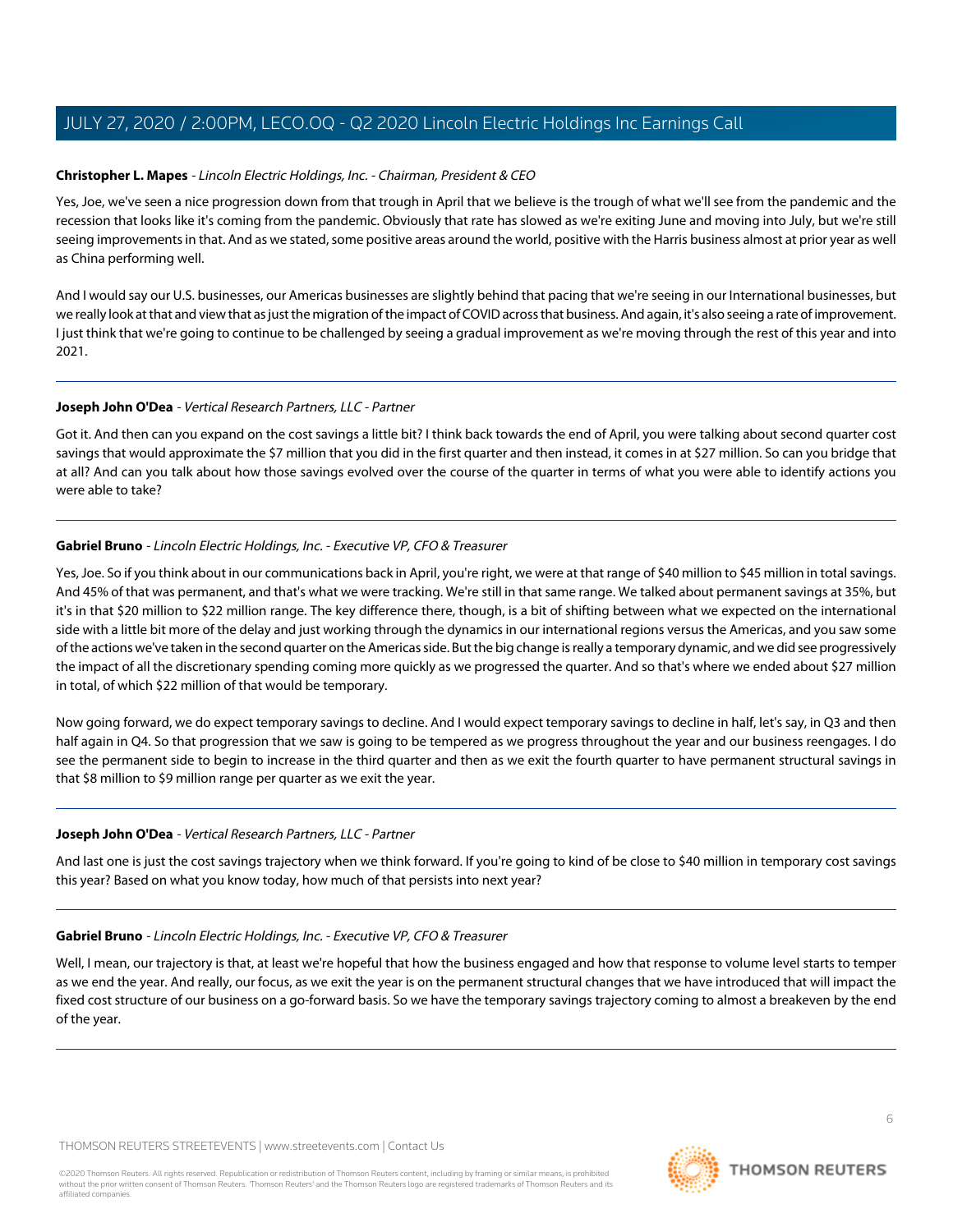#### **Operator**

Our next question comes from Nathan Jones with Stifel.

#### <span id="page-6-0"></span>**Nathan Hardie Jones** - Stifel, Nicolaus & Company, Incorporated, Research Division - Analyst

I'll just follow-up a little bit on that -- the cost savings there. So it sounds like the 3Q cost savings number is going to be a little bit less than the \$27 million that you saw in 2Q. That will then, I assume, translate into your decrementals at the segment level were really, really good this quarter at about 23%. We should assume that those are going to come in at a higher decremental in the third quarter as the temporary costs fall off and the permanent costs to ramp up?

#### **Gabriel Bruno** - Lincoln Electric Holdings, Inc. - Executive VP, CFO & Treasurer

So Nathan, I would just assume that our decrementals follow the range of what we saw in Q2. And think about the projection or the trajectory of savings, dropping into that \$10 million to \$15 million range per quarter, of which the mix begins to evolve to more of a permanent structure as I've outlined. The other thing to think about, Nathan, is we've disclosed the incentive comp reduction in Q2 being \$13 million year-over-year. And if you recall, last year's third quarter and fourth quarter, we had significant adjustments in incentive comp. And so I would expect in the third quarter, based on what we're seeing now, that, that change progressively is less than half of what we saw in the second quarter and about even in the fourth quarter. So we'll have a dynamic of our incentive compensation plays out into our decrementals as well. But I think using a range of decrementals that's similar to what we saw in the second quarter is fair.

#### **Nathan Hardie Jones** - Stifel, Nicolaus & Company, Incorporated, Research Division - Analyst

Okay. So kind of low 20s decrementals to your expectation. And then I would like to just discuss a little bit the inventory level. You talked about wanting to carry some more inventory to take advantage of growth opportunities as we come out of the recession here. You also talked about your working capital level in the second half coming down a bit. Maybe you could just talk about what kinds of opportunities you see out there? If you're prepared and ready with inventory, where you can take some market share there? And how that plays off with the comment that you expect working capital to come down in the second half?

#### **Christopher L. Mapes** - Lincoln Electric Holdings, Inc. - Chairman, President & CEO

Yes, Nathan, when we were entering the pandemic back in mid-January, early February, we were seeing this start to permeate across our operations around the world. We just sat down as a leadership team and recognized that with our balance sheet strength and our financial profile that we were going to assume that if we had our employees available and we had the raw materials that we were going to make our high-running products and place them into inventory.

The uncertainty associated with whether facilities would be able to operate or the resiliency of the supply chains, were just too opaque at that time, and we felt that was the best decision for our business and our customers longer term. And quite frankly, I'm very glad that we made those decisions.

Now that we sit here today as we're entering into the third quarter, those supply chains have been stressed. As I mentioned in my opening comments, we've got more confidence in our ability to be able to operate our facilities effectively with the appropriate protocols that are required to keep our employees safe. So now we believe we can bring down some of those inventory levels and still, obviously, meet, if not exceed, all of the customer expectations that we have around the world from a demand perspective as some of those start to continue to make improvements in their business.

So we've talked to our operating teams globally about slowly starting to address some of that inventory build that we put in place to ensure that we'd be able to service those customers during this cycle.

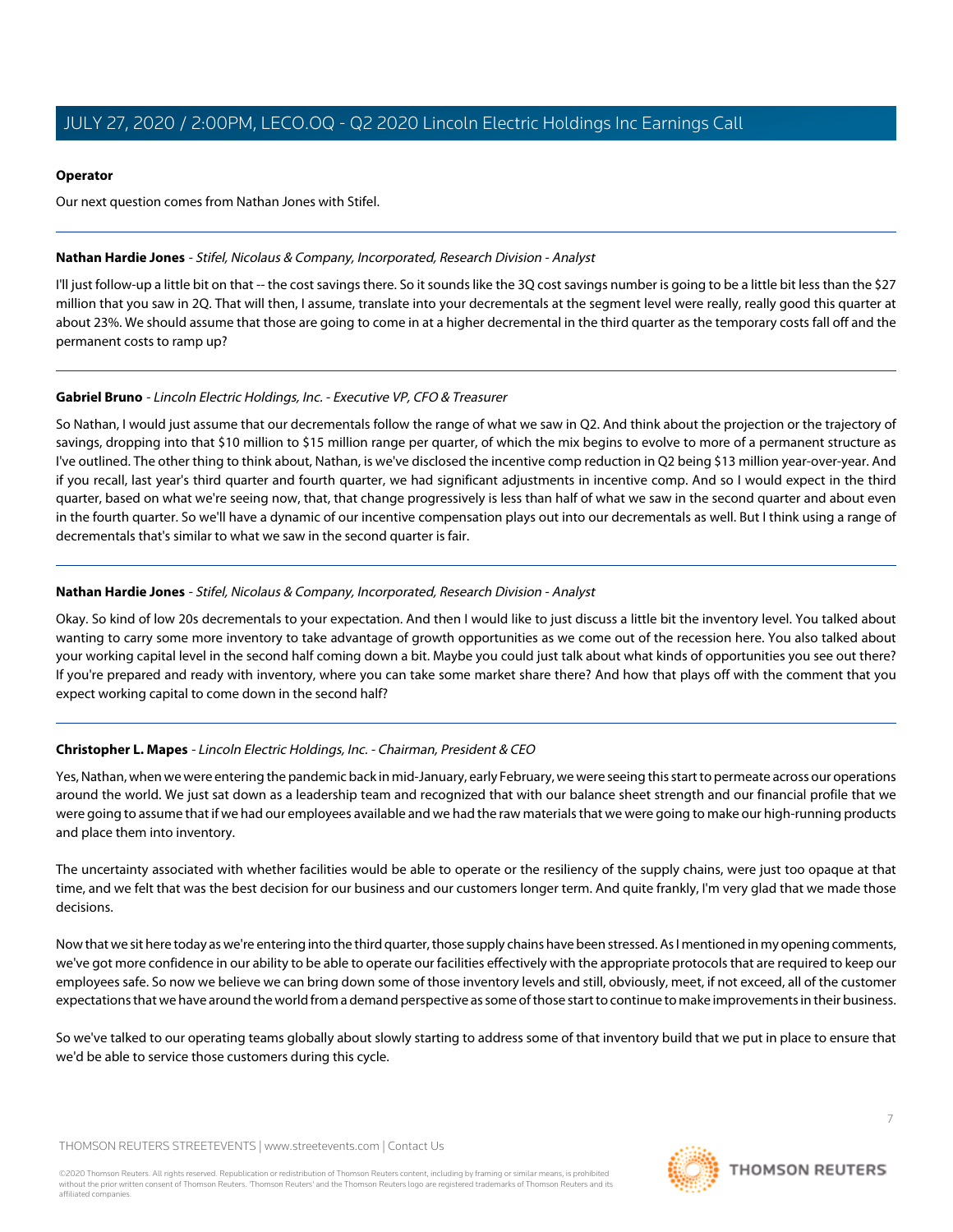#### **Nathan Hardie Jones** - Stifel, Nicolaus & Company, Incorporated, Research Division - Analyst

So it's kind of fair to characterize that as you had some strategic inventory and some safety stock and now you're going to keep the strategic inventory and take out the safety stock?

#### **Christopher L. Mapes** - Lincoln Electric Holdings, Inc. - Chairman, President & CEO

Absolutely. Absolutely. I mean, I think that there's still challenges out there in the marketplace, certainly a lot of uncertainty as we're all moving through the back half of 2020. We are not going to place ourselves in a position that would put our ability to service at a very high level at risk, but there's certainly some safety stock that we put in place that we can minimize at this point.

#### **Operator**

<span id="page-7-0"></span>Our next question comes from Mig Dobre with Baird.

#### **Mircea Dobre** - Robert W. Baird & Co. Incorporated, Research Division - Associate Director of Research and Senior Research Analyst

My first question on the Americas segment. Can you give us a little bit of color as to how the export business has progressed through the quarter? What it's looking like in July? And a quick reminder of the size of this business at this point as well? And related to this, as we're watching the dollar weaken pretty quickly here, can you give us a sense as to how you're thinking about competitive dynamics more broadly? And what the impact of a weaker dollar will be to your segment margin?

#### **Gabriel Bruno** - Lincoln Electric Holdings, Inc. - Executive VP, CFO & Treasurer

Well, Mig, I'll start off, just give you a big picture perspective of exports. So we had -- exports had progressed nicely in the first quarter and -- but have come off a bit from first quarter trends. So we're about -- our overall trends, we're about half the decrease that we saw in the overall business and exports represents about a little over 5% of our overall business.

So historically, with a weakening U.S. dollar, we would see some potential leverage opportunity on exports. But it's really difficult to see on a go-forward basis, depending really on the mix of investment in many of the end markets. But we're tracking it. And the overall impact on exchange is not significant. As you saw in the second quarter, it was a bit over 1%. But we are tracking the progression and how exchange rates are impacting our business, and we do expect our exports are well positioned for growth.

#### **Christopher L. Mapes** - Lincoln Electric Holdings, Inc. - Chairman, President & CEO

Yes, Mig, the other thing I would add is that when I think about our export strategy, a lot of that strategy centers around our equipment -- profile and our equipment solutions. So as we are continuing to advance equipment and you see equipment holding up slightly better than it has in previous cycles and now this is really where it's done that for a few quarters, I believe that can be another catalyst for us to at least make improvements in that export performance as we're moving forward.

#### **Mircea Dobre** - Robert W. Baird & Co. Incorporated, Research Division - Associate Director of Research and Senior Research Analyst

Okay. Maybe switching gears to International. I guess the thing that I'm wondering here given that you're calling out maybe some slightly better trends there than the Americas business. And I don't know, maybe there is a chance that those end -- those geographies recover quicker. How do you think about the long-term margin profile here, Gabe? I mean what sort of revenue or volume do you need in order to get back to that trajectory

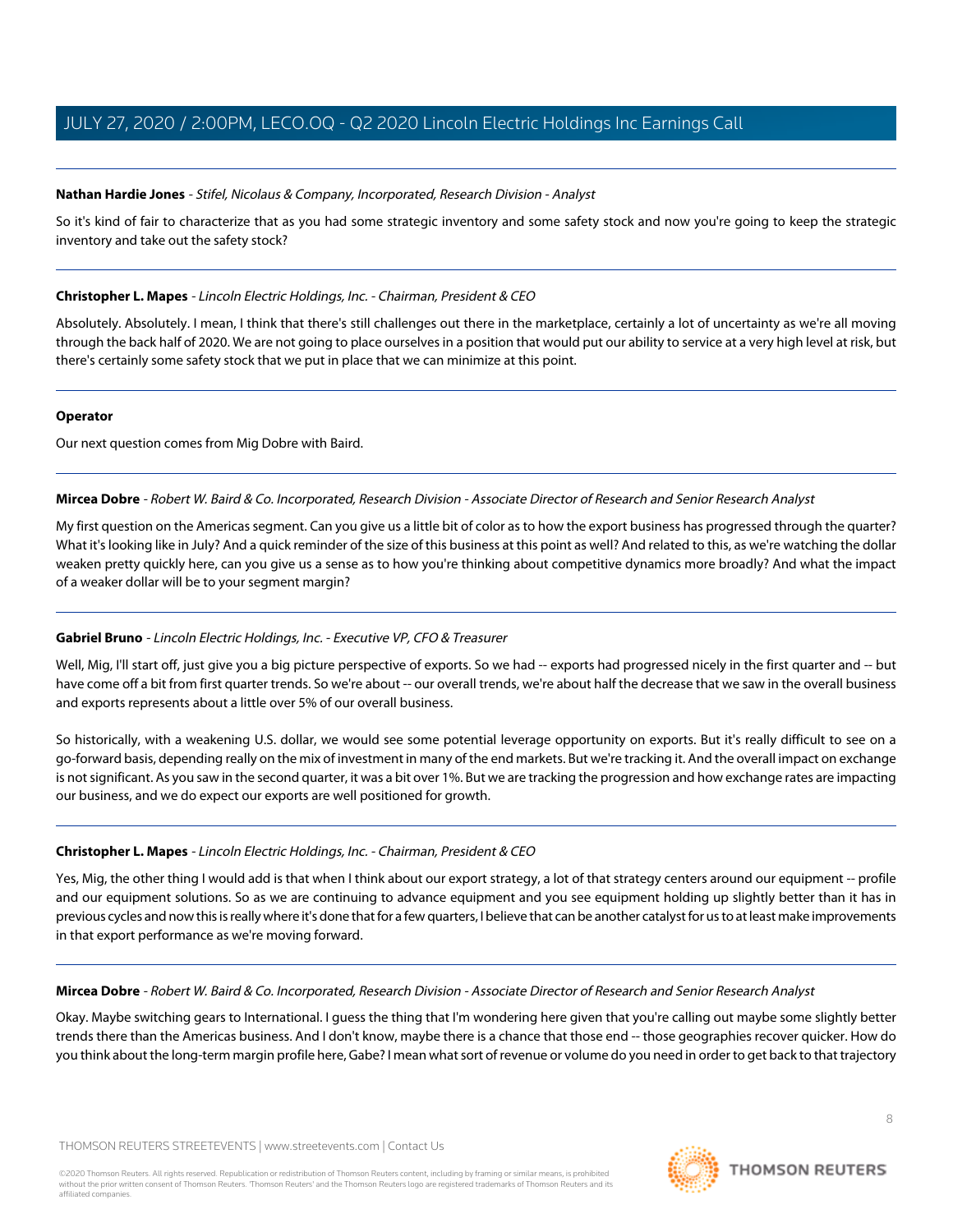of attaining double-digit margin in the segment? Do you think that's still achievable at this point? Is that still a target you guys are operating with internally?

#### **Gabriel Bruno** - Lincoln Electric Holdings, Inc. - Executive VP, CFO & Treasurer

Yes, definitely. We're still anchored on that double-digit EBIT margin profile. And the actions we're taking and with a little bit of help of growth, we should be in a position to achieve that. So we've been -- we discussed that quite often internally, and we've got lots of actions to continue to develop the fixed cost structure of our business, and so we're pretty confident that we're anchored on that target.

**Mircea Dobre** - Robert W. Baird & Co. Incorporated, Research Division - Associate Director of Research and Senior Research Analyst

And as far as the -- what does a little bit of growth mean? Can you help us there in order to get there?

#### **Gabriel Bruno** - Lincoln Electric Holdings, Inc. - Executive VP, CFO & Treasurer

Firstly, I look at 2019 as kind of a baseline. So a little bit of growth is looking at macros begin to improve. As we know, macros in 2019 particularly in Europe, were soft, they were down. And so we do look to a little bit of stabilization in the macroeconomic environment in Europe, particularly. And with a little bit of growth, I think we'll have a pretty strong platform for achieving a double-digit EBIT margin.

#### **Mircea Dobre** - Robert W. Baird & Co. Incorporated, Research Division - Associate Director of Research and Senior Research Analyst

Okay. And if I may, one last one? Just about I'm clear in terms of this incentive comp dynamic, a \$13 million benefit in the second quarter, you said you're going to do probably another \$6 million to \$7 million benefit in the third quarter. Was there any benefit in the first? And as we think about 2021, I'm presuming that this number sort of gets reset and all these benefits become an automatic headwind. Am I thinking about it correctly?

#### **Gabriel Bruno** - Lincoln Electric Holdings, Inc. - Executive VP, CFO & Treasurer

Yes. That's a good way to think about it, Mig. So first quarter was essentially flat in terms of year-over-year comparison. So the second quarter reflects the results that we achieved profitability-wise and the impact in Q2. And yes, you're right, as I mentioned, a little bit less than half in Q3 and then flat in Q4. And that's reflective of how 2019 progressed. And as we look to reset our objectives on that for 2021, then that will potentially create a headwind, but that's still to be determined.

#### <span id="page-8-0"></span>**Operator**

Our next question comes from Walter Liptak with Seaport.

**Walter Scott Liptak** - Seaport Global Securities LLC, Research Division - MD & Senior Industrials Analyst

I wanted to ask about -- Gabe, I know you went through the decrementals and what was going on international with the profitability, but it looked much better than I was expecting. Can you run through those items that impact profitability international?

#### **Gabriel Bruno** - Lincoln Electric Holdings, Inc. - Executive VP, CFO & Treasurer

Yes. So just give you a couple of drivers there. So we did mention that \$2.5 million impact of the paid lead programs we were able to leverage in Europe that largely expect to go away as we progress into the third quarter. And then we did have some improvement, as I highlighted on volumes

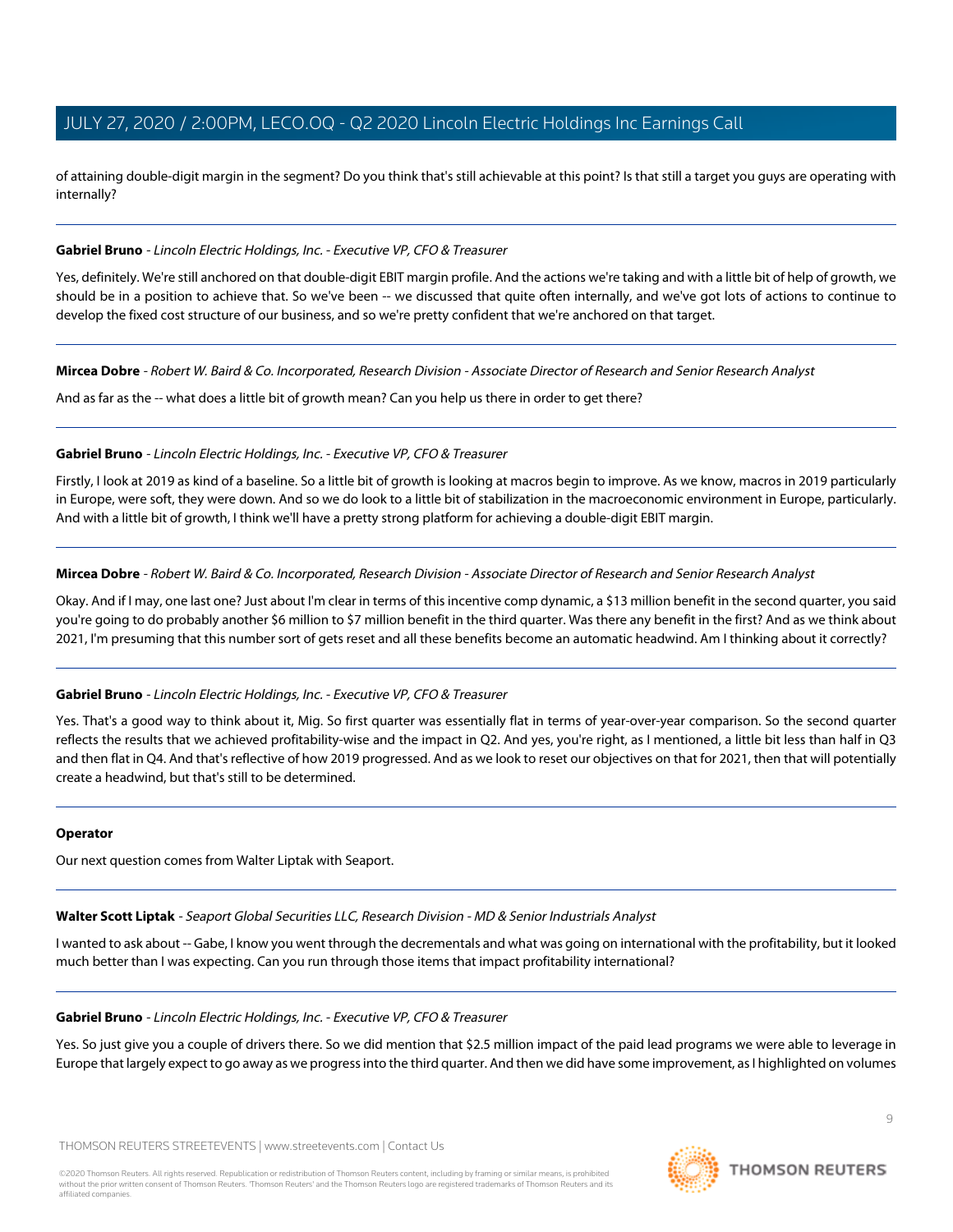in China. So that was also a favorable progression in how that resulted in our EBIT profile for international. But outside of that, we continue to drive the cost initiatives in the region and look for opportunities to grow. So progressing in the international really is depending on our continued execution and our -- in improving our business model as well as expectations and growth?

#### **Christopher L. Mapes** - Lincoln Electric Holdings, Inc. - Chairman, President & CEO

Yes. Well, I would tell you, I was pleased with our broad operating performance. Yes, we had a couple of elements there that were favorable, but I'm seeing the kinds of actions and improvements in the broader international business and European business that we're looking for. I think Q3 will be a challenging quarter relative to the uncertainty around August in the European markets. Traditionally, a month where we've seen broad vacations and shutdowns from employers. And with the varying market dynamics from Spain to France to Germany and whether they have that same dynamic in 2020 is just very difficult for us to measure at this point. So I do think that August is a little bit of a wildcard as it relates to what kind of activity we'll see in Europe.

But broadly, I believe we're on the right path. And believe that, quite frankly, the business is moving in the right direction. And I think that's why we had started some of those structural cost savings in our international business prior to the pandemic, it's given us an opportunity to get ahead of some of those issues, but certainly believe that it's on the right path. And as Gabe stated earlier that with some growth in that broad region, we're confident that we can get to that 10% operating profit number that we're targeting.

#### **Walter Scott Liptak** - Seaport Global Securities LLC, Research Division - MD & Senior Industrials Analyst

Okay. Sounds good. And speaking of wildcards, and there's a lot of macro wildcards out there. I wonder if -- Chris, you wouldn't mind commenting on your thoughts that with these virus cases going up again, do you see any kind of moderation as maybe some of the reopenings slowed? Does that have any impact on how you're thinking about the back half of the year?

#### **Christopher L. Mapes** - Lincoln Electric Holdings, Inc. - Chairman, President & CEO

Yes, Walt, it is very uncertain as to what that shape of that recovery looks like. I'm -- like everyone, I suppose, we've read a host of materials and looked at a lot of data points, and the only thing I can assure you is that we're not managing with an expectation that there's going to be V-like recovery. I personally believe that we're going to be managing through a gradual recovery into 2021. And now fortunately, for us, we've got a very resilient balance sheet. Our teams have shown an ability to do this well. And I do believe we'll continue to see gradual recovery.

But I think that that's our perspective on the business today. And then you have the risks associated with -- if there was a broader secondary challenge out there in the global economic markets because of the pandemic which we couldn't see today. There are a couple of other variables that I view as slightly more positive than when we were together in April that we haven't talked about. I do like the fact that we've at least seen some improvement in the energy markets as it relates to crude, WTI now above \$40 and it's kind of stabilized above \$40, that's better, than where we were in April. And although that's going to be a challenged segment for us, at least they've gotten some stability.

And then we've seen the broad recovery and slow recovery in many of the segments. And I still believe that automotive will continue to make improvements throughout the year, and we'll begin to see some improvements in those heavy industry segments as we migrate through the rest of 2020. So I think we're managing towards and through a very gradual recovery that will take us into 2021.

#### **Operator**

Our next question comes from Chris Dankert with Longbow Research.

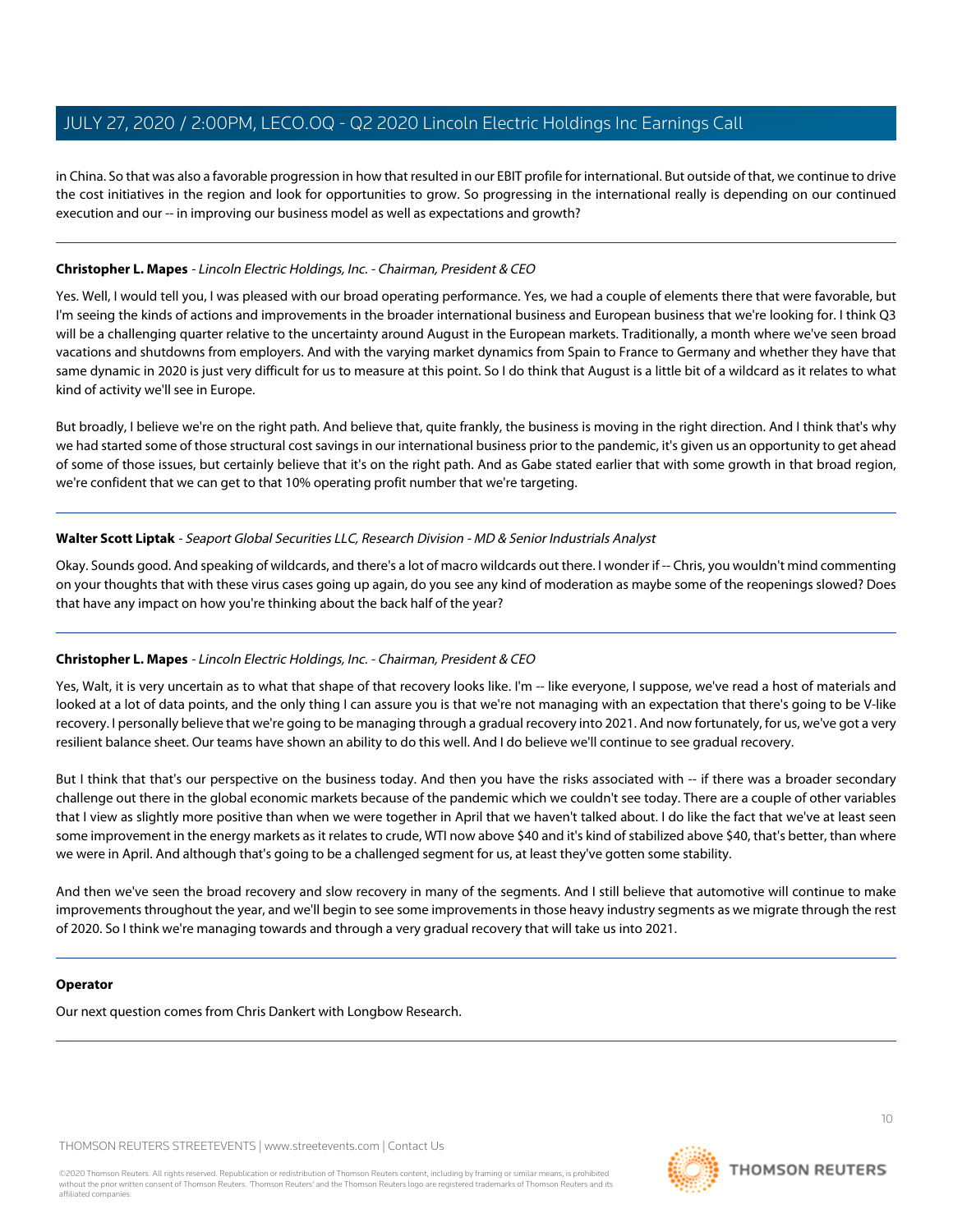#### <span id="page-10-0"></span>**Christopher M. Dankert** - Longbow Research LLC - Research Analyst

It's, obviously, been a very tough 12 months in the automation business. And Chris, thanks so much for kind of the end-market breakdown. But I guess, could we -- can you give us any color on automation, specifically July bidding activity, backlog in that business? Just any comments on how you kind of view that in the back half of the year here would be great?

#### **Christopher L. Mapes** - Lincoln Electric Holdings, Inc. - Chairman, President & CEO

Well, one of the challenges with the automation business, as you're well aware, is that the beginning of those conversations towards when we generate an order to actually delivering those solutions to the marketplace is elongated versus the other solutions that we have within the portfolio. So I'm actually expecting in front of us, especially in Q3 and maybe early Q4 that we'll have some other challenges for us relative to that business.

We love the long-term perspective of automation. I still believe that if anyone is going to talk about reshoring that you're not going to be talking about reshoring from a manufacturing perspective without talking about automation. So we like the structural dynamics around it.

We have had some challenges, but I believe our teams have got our arms around that business. And I would tell you that from the data that I've seen within our sales force tool that we utilize to track those automation opportunities and orders across that business, our opportunity set still looks relatively strong. Now the challenge is some of those opportunities get pushed out. But we're still engaged with a lot of large customers relative to those opportunities.

Certainly a portion of the segments that are very strong within our automation business is heavy industry, general industries and automotive and a little slower in that piece of the business at this point.

#### **Christopher M. Dankert** - Longbow Research LLC - Research Analyst

Got it. Yes, yes. And then just any comment -- the surcharge roll off, we're through that headache now. Steel prices are starting to rebound a little bit. I think my expectation was pricing in the Americas was pretty flattish in the back half of the year. Is there an opportunity to do some increases so we can get some positive price in the back half or not quite at this point?

#### **Christopher L. Mapes** - Lincoln Electric Holdings, Inc. - Chairman, President & CEO

I don't believe so. We move forward with some equipment pricing that occurred in early April. At this point in time, we don't have any of that planned. I would expect us to be flattish to slightly positive. But I think that we've shown an ability to manage that element of our business very well. And if, obviously, the economics around that were to change materially, then we'd have to go out and address that in our markets around the world.

#### <span id="page-10-1"></span>**Operator**

And our final question comes from Dillon Cumming with Morgan Stanley.

#### **Dillon Gerard Cumming** - Morgan Stanley, Research Division - Research Associate

I wanted to ask about kind of channel inventories more broadly, I guess, as more of the customers have kind of come back online here over the past few months. What are customers telling you in terms of production rates kind of reaching pre-COVID levels? And are you kind of getting the sense that customers have been reducing inventory in the consumables side as part of your production -- at the customer levels and coming back online?

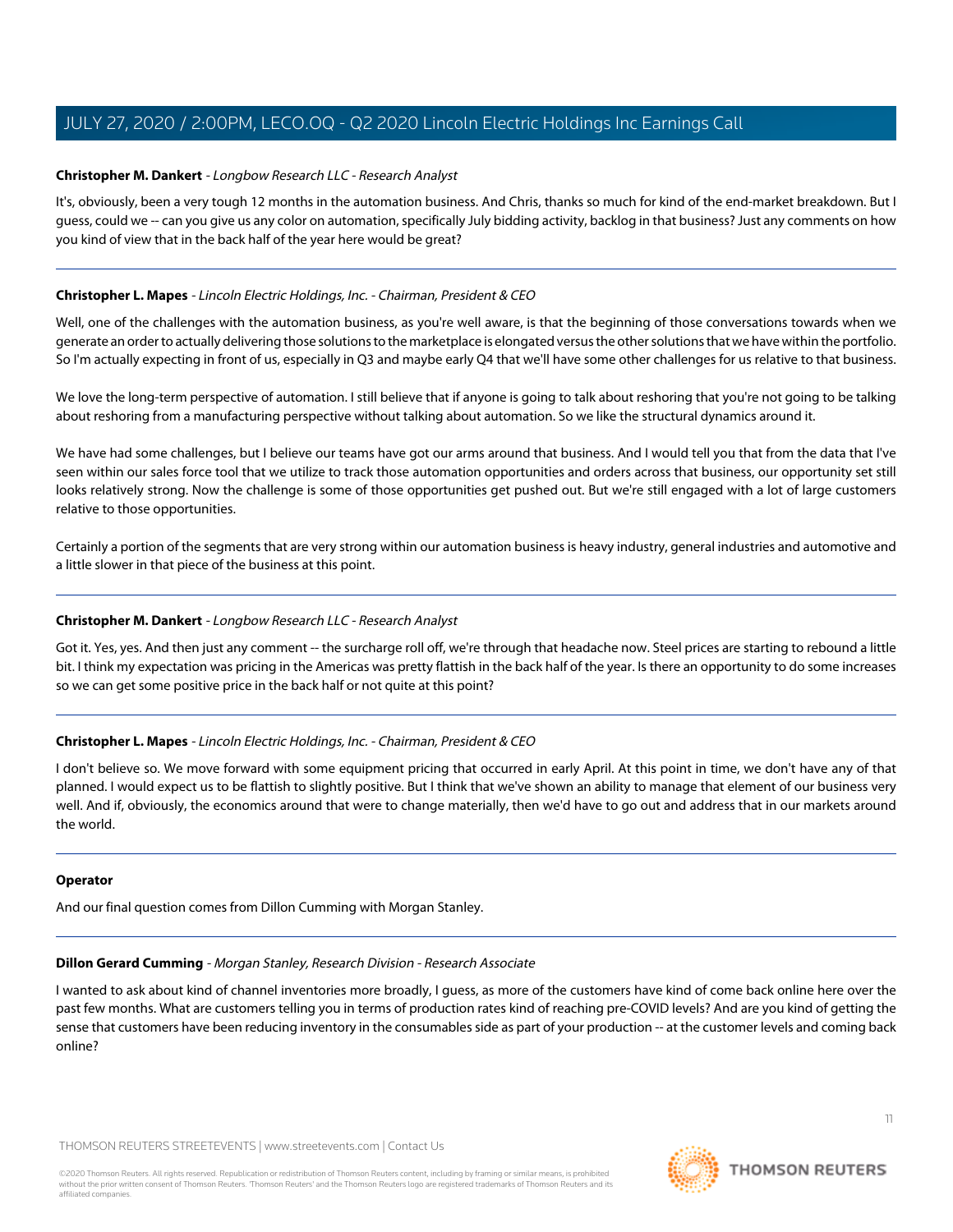#### **Christopher L. Mapes** - Lincoln Electric Holdings, Inc. - Chairman, President & CEO

Well, one of the favorable elements of the business model, especially on the consumables side, that portion of our business that's going through the OEM channels, is there's not a lot of inventory in that channel between our manufacturing capacities and the consumption of the OEM. So that's a relatively tight supply chain. So Dillon, I usually am not worried about there being a drawdown on that inventory or someone actually bringing that inventory forward by stockpiling some inventory. There probably was a little bit of that in the end of March. Individuals that maybe like us were just worried about what the supply chains would look like and might have brought in a little bit of material, but it was de minimis as it relates to the way I think about our supply chain metrics with our global OEM. So I am not worried that we have a supply glut or there are some sort of inventory there that needs to be worked off at the OEM level.

Now I will tell you that we have to be very cautious because you'll read in the paper that industries or employers are back up and operating, and we're still hearing that some of those facilities may be back up and operating, but prior to the COVID or the pandemic, they were operating at 2 or 3 shifts, and now they're operating at 1 shift. So we are seeing some of those dynamics back and forth. It's difficult for me to give you a characterization across all customers or all segments because, obviously, that's very different depending upon the region as well as the industry segment that we would be working with. But we're very cautious internally when we have those conversations about, okay, what's that OEM doing? How many shifts? What do we really view their consumption level to be at? The positive, Dillon, would be that we are seeing that gradual improvement in the business. Favorable trend throughout the quarter in Q2, leading into Q3 where we believe July, high-teens, low 20s as it relates to that order pattern and expecting to see that gradual improvement as we move through the rest of 2020.

#### **Dillon Gerard Cumming** - Morgan Stanley, Research Division - Research Associate

Okay. Got it. That's super helpful color. And then maybe just the last one. I appreciate the comment you kind of gave around the shape of the recovery being unknown. And I guess, Chris, you did kind of allude to this earlier, but I guess, to date, have you seen any tangible evidence of that dynamic vis-à-vis factory shutdowns or customer shutdowns? Or would you just still characterize that as more general caution?

#### **Christopher L. Mapes** - Lincoln Electric Holdings, Inc. - Chairman, President & CEO

No, I would probably characterize it as more general caution, especially when I think about our business on a global basis. And then looking at the data; look, the data tells me that, that longer-term gradual recovery is certainly what we've seen to date. Now the caution becomes, what happens if we have a very difficult business economic scenario because of a second wave from the pandemic or something else that were to occur that would create those challenges that we just can't see today.

But we are managing our business for the long play, the long return. We're going to continue to invest in our capital to generate new products and cost reductions. We're going to continue to use our capital allocation strategy if there are opportunities for us in the marketplace to do that. And we're assuming that we have to be managing through this recovery for a few more quarters, and that's what we're driving our teams to do here at Lincoln Electric.

#### <span id="page-11-0"></span>**Operator**

Pardon me, we have a question from Steve Barger with KeyBanc Capital.

### **Robert Stephen Barger** - KeyBanc Capital Markets Inc., Research Division - MD and Equity Research Analyst

Gabe, I just wanted to make sure I understood the comments on June sales. If April was down 40% and presumably May wasn't that much better, it seems like June had to be down low- to mid-double digit to get to the 24%. Is there some dynamic I'm not catching there?

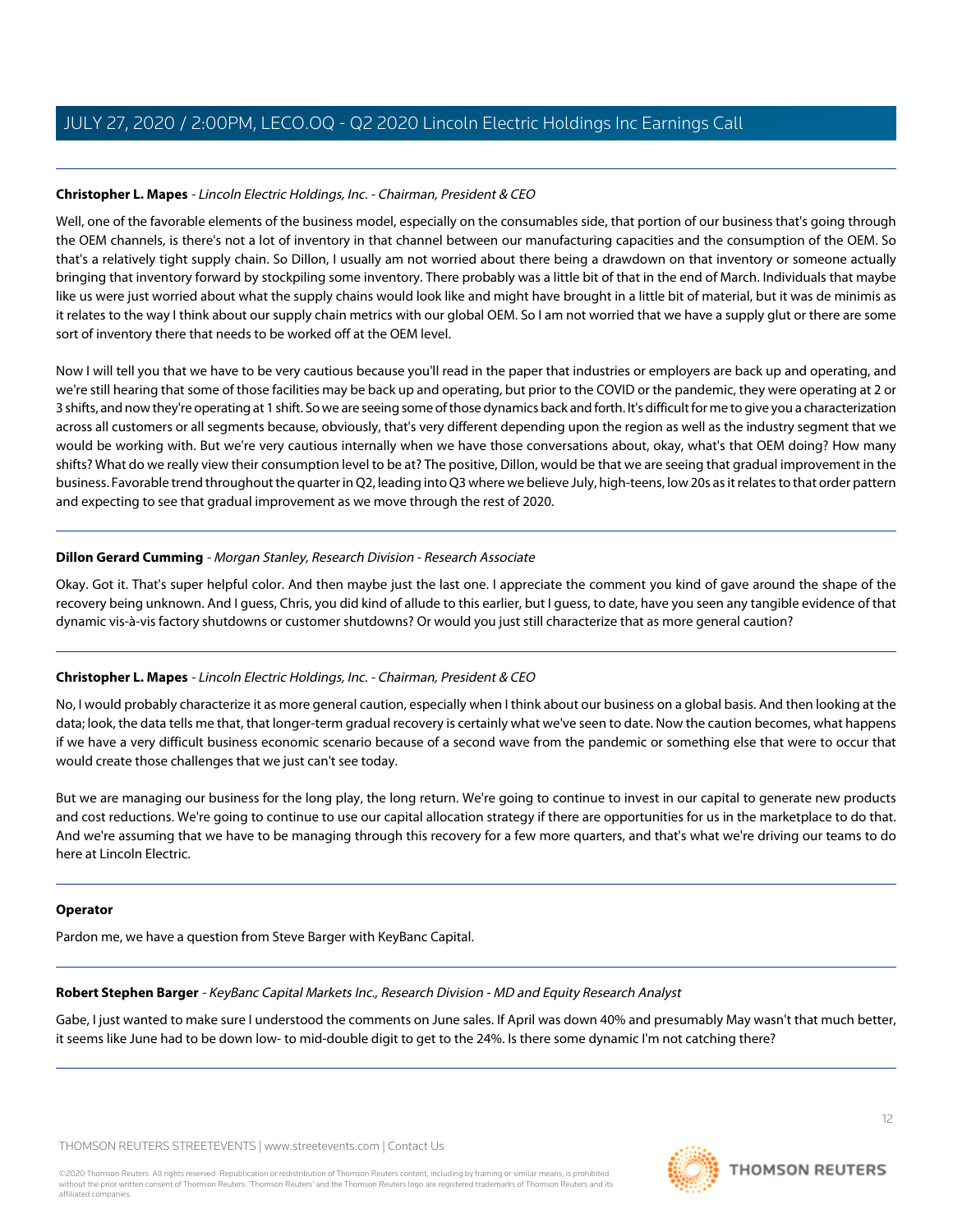#### **Gabriel Bruno** - Lincoln Electric Holdings, Inc. - Executive VP, CFO & Treasurer

Yes, Steve, I don't know if you recall, but in May, we had talked about our trajectory being in the low 30s. So I think that may be an issue in how you're modeling this quarter's volumes. And again, volumes for the quarter were down 24.5%.

#### **Robert Stephen Barger** - KeyBanc Capital Markets Inc., Research Division - MD and Equity Research Analyst

Right. All right. Chris, going back to your comments on August being tough to call. I mean I totally get that. But normally, revenue steps down in 3Q for all the reasons we know, but does the big 2Q drop make that look more flat to up this year in 3Q? Or do some of the tougher end markets make that unlikely?

#### **Christopher L. Mapes** - Lincoln Electric Holdings, Inc. - Chairman, President & CEO

No. That's a good observation, Steve. I think that would be accurate.

#### **Robert Stephen Barger** - KeyBanc Capital Markets Inc., Research Division - MD and Equity Research Analyst

Then you'd be flat or up this year?

#### **Christopher L. Mapes** - Lincoln Electric Holdings, Inc. - Chairman, President & CEO

Yes. Yes, that it would be flat or up because of the other dynamics. Yes, I think that will probably mitigate what normally would be the cyclical trend in the business.

#### **Robert Stephen Barger** - KeyBanc Capital Markets Inc., Research Division - MD and Equity Research Analyst

Yes. Okay. And then just a quick question on the incentive comp number that you talked about. Does that include profit sharing from the factory floor or is that separate from the broad LECO profit share or incentive comp?

#### **Gabriel Bruno** - Lincoln Electric Holdings, Inc. - Executive VP, CFO & Treasurer

Yes. That does include the profit share from our U.S. business.

#### **Operator**

This concludes our question-and-answer session. I'd like to turn the call back to Gabe Bruno for closing remarks.

**Gabriel Bruno** - Lincoln Electric Holdings, Inc. - Executive VP, CFO & Treasurer

Thank you. I would like to thank everyone for joining us on the call today and for your continued interest in Lincoln Electric. We look forward to discussing the progression of our strategic initiatives and cost reduction programs in the future. Thank you very much.

#### **Operator**

Ladies and gentlemen, this concludes today's conference call. Thank you for participating. You may now disconnect. Everyone, have a great day.

THOMSON REUTERS STREETEVENTS | [www.streetevents.com](http://www.streetevents.com) | [Contact Us](http://www010.streetevents.com/contact.asp)



**THOMSON REUTERS**